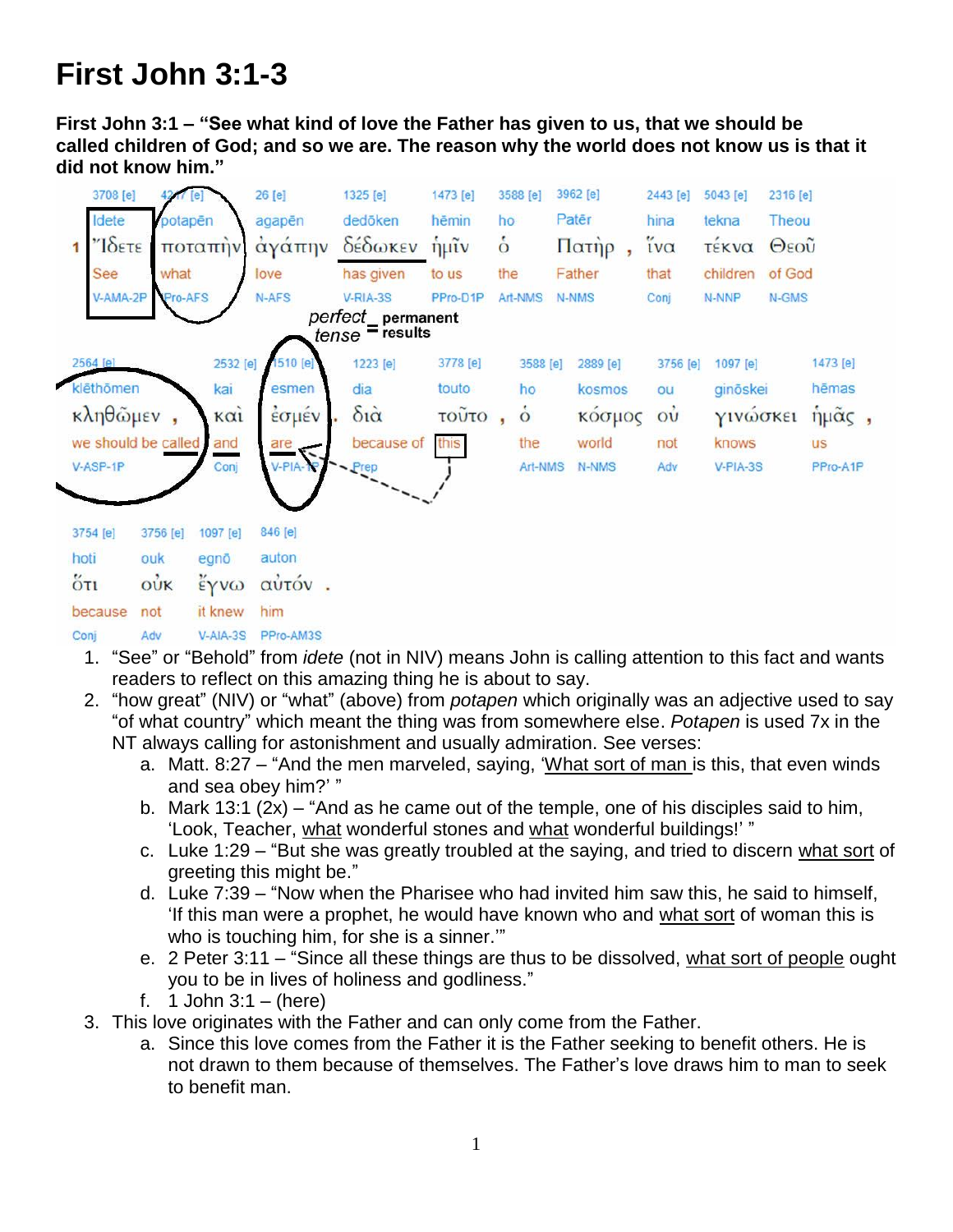- 4. "has given" or "has lavished" is *dedoken* which means "to offer, to give, to put, to place, to deliver". Here it is perfect tense which supports the fact that this is a past act with permanent results
- 5. Note we "are called" and we "are" the "children of God"
- 6. The first "because of" (*dia*) is referring back to the fact that now we are children of God. The results being that the world (*kosmos*) does not *know/understand/interpret/realize/experience* us. We are unperceived by the *kosmos*.
- 7. *Kosmos* is the organized system of this age that in rebellion towards God. It is under the control of Satan and the people in the *kosmos* are puppets with a sin nature incapable of serving or understanding God.
- 8. Jesus said there would be conflict between the children of God and the kosmos:
	- *a.* John 15:18-16:4 *"If the world hates you, keep in mind that it hated me first. <sup>19</sup> If you belonged to the world, it would love you as its own. As it is, you do not belong to the world, but I have chosen you out of the world. That is why the world hates you… They will treat you this way because of my name, for they do not know the one who sent me… they have seen, and yet they have hated both me and my Father…."*

**First John 3:2 – "Beloved, we are God's children now, and what we will be has not yet appeared; but we know that when he appears we shall be like him, because we shall see him as he is."**



- 1. *Agapetoi* should be "beloved" as in beloved of God (His children), not "dear friends" as in friends of John (NIV).
- 2. John identifies himself with the "beloved" when he says "we"
- 3. "we know", oidamen, even though it is "not yet" that:
	- a. Jesus will appear
	- b. we will be like him when he does
- 4. "Like" in "like him" does not mean we will be "gods" for he is finite and we are infinite.

## **First John 3:3 – "And everyone who thus hopes in him purifies himself as he is pure."**